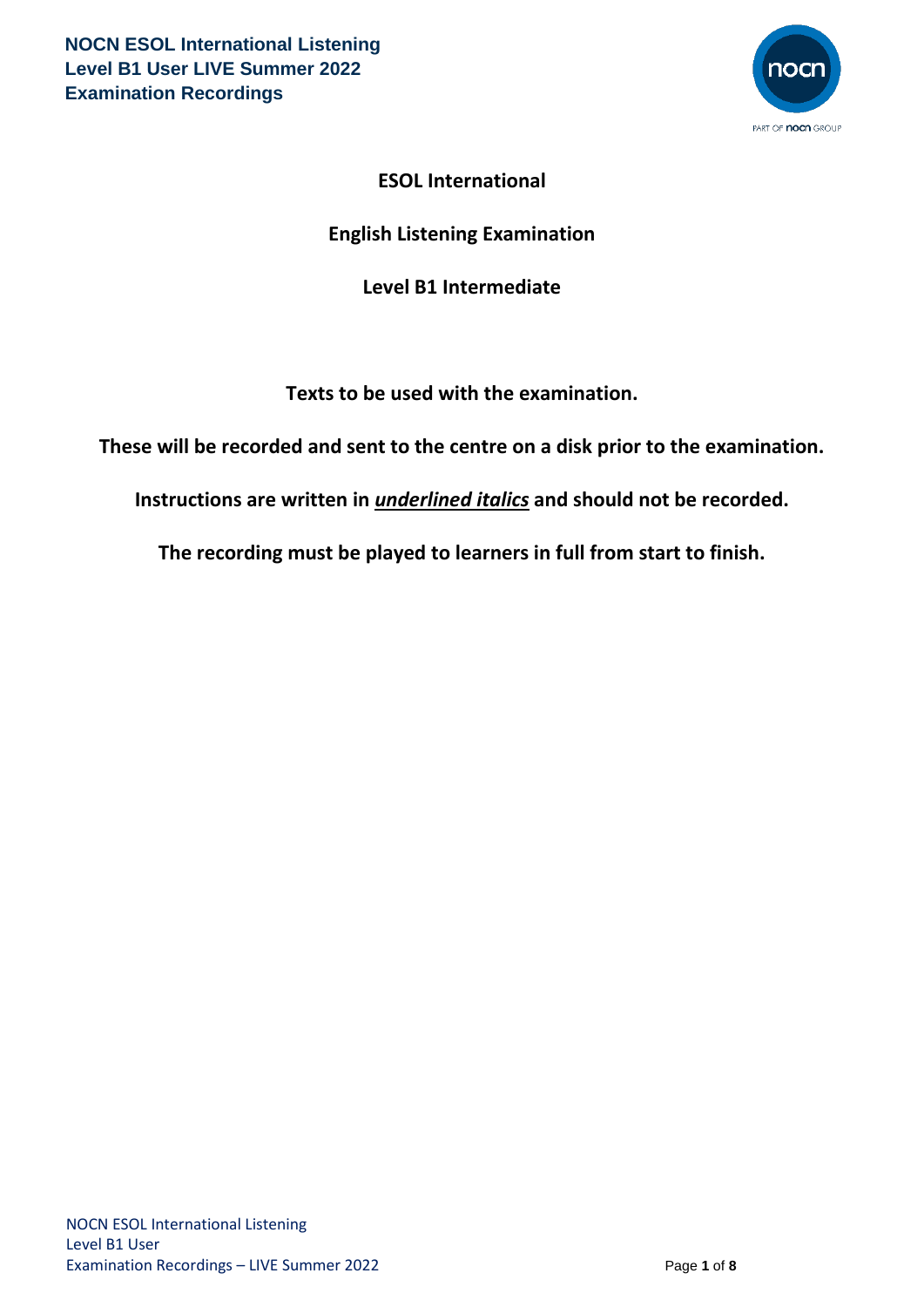

This is the NOCN ESOL International Intermediate Level B1 Listening examination.

Please check that your name and other details are on your mark sheet.

The invigilator will have explained how to fill in the mark sheet.

Do not write on your examination paper.

Put your answers on the mark sheet.

The Listening examination will now begin.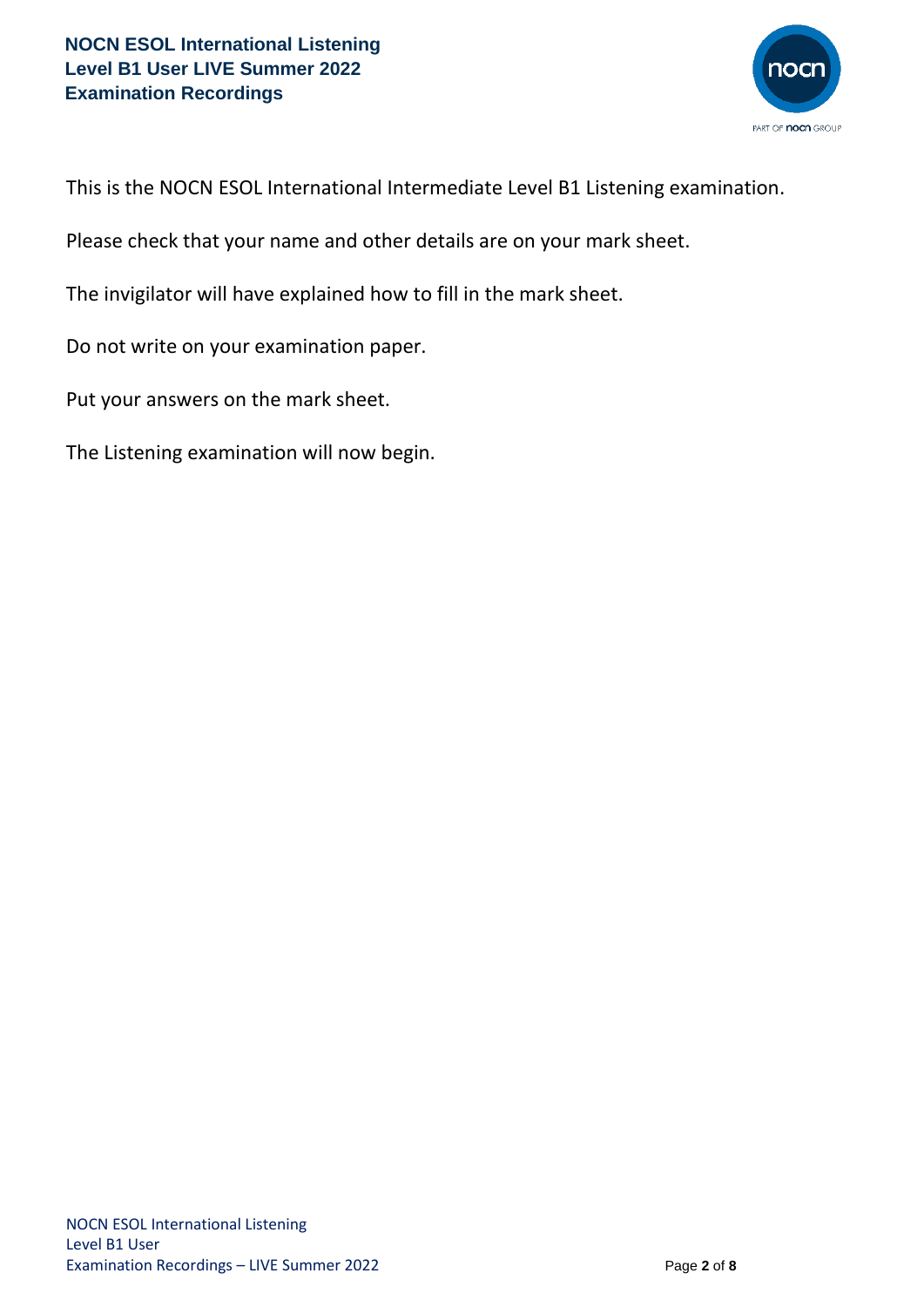

### **Part 1**

You will hear ten sentences. Read the replies on your examination paper.

You have two minutes to read the replies on your examination paper.

### *Pause for two minutes*

Listen to the sentences. You will hear the sentences in full twice. Choose the best reply for the

situation. You will then have two minutes to check your answers.

#### *Play the sentences*

- 1. How tall are you?
- 2. What time does the concert start this evening?
- 3. Do you have any brothers or sisters?
- 4. Would you like to go for a coffee?
- 5. How often is there a train to London?
- 6. What do you do to keep fit?
- 7. How far is it to the bus station?
- 8. What would you like to do tomorrow?
- 9. Can you recommend a good place to buy souvenirs?
- 10. What did you do on your birthday?

# *Pause for five seconds after the first reading.*

Now listen to the sentences again.

#### *Play the sentences again.*

Now check your answers. You have two minutes to check your answers.

#### *Pause for two minutes after the second reading*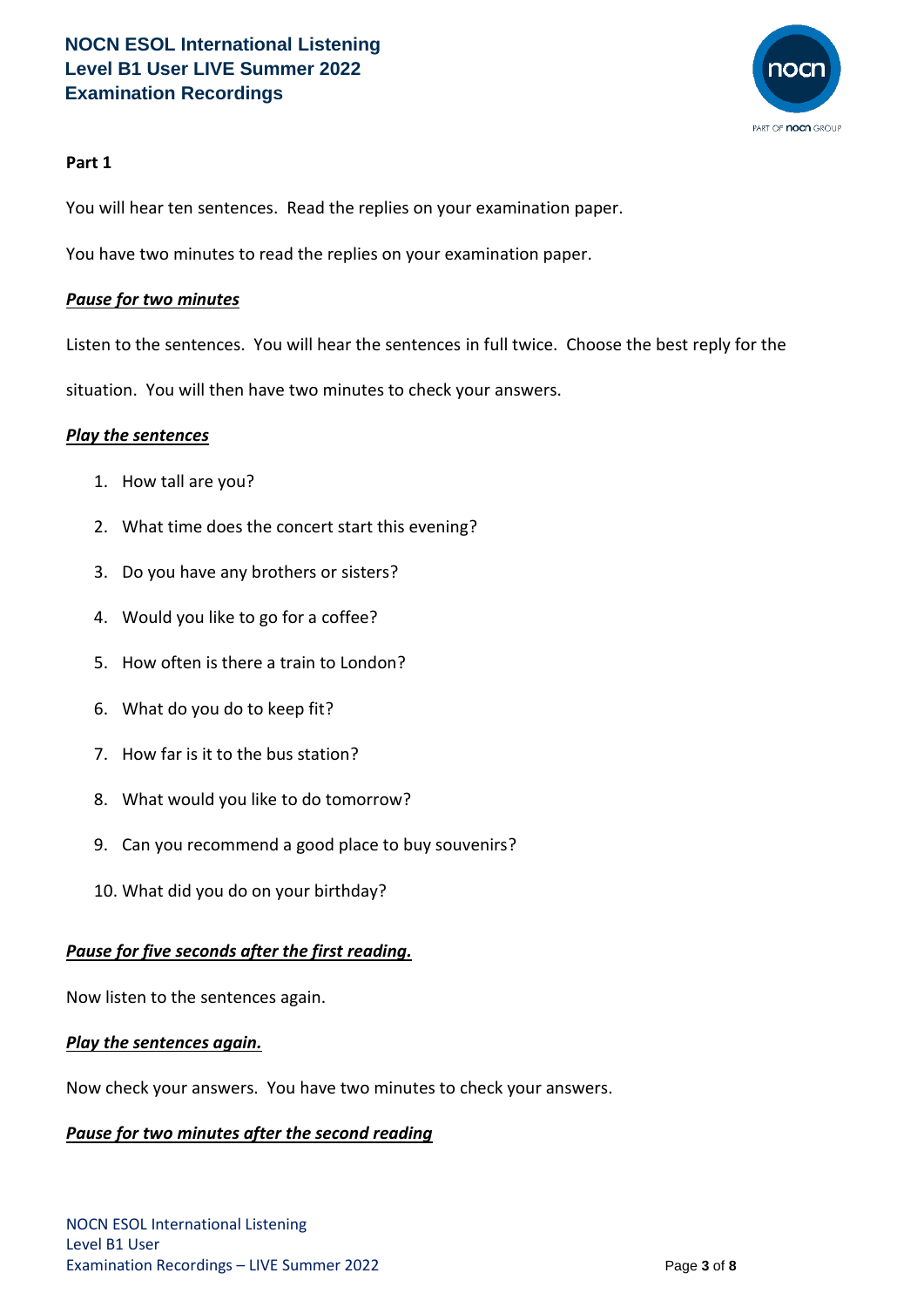

### **Part 2 – Conversations**

You will hear two conversations. Read the questions and answers on your examination paper for both conversations. You have two minutes to read them.

#### *Pause for two minutes*

Listen to Conversation 1. You will hear the conversation twice. Answer the questions.

You have two minutes to check the answers.

#### *Play the conversation*

| Nadia:           | Excuse me, can you help me please? I have to go to King's Cross station to get the    |
|------------------|---------------------------------------------------------------------------------------|
|                  | train to Edinburgh at five o'clock. How long does it take to get to the station?      |
| <b>Employee:</b> | Are you going to King's Cross station by Tube? It's the fastest way.                  |
| Nadia:           | Tube? What's that? I don't understand.                                                |
| Employee:        | It's the Underground. You know, the Metro. We call it the Tube here. Come with        |
|                  | me and I'll show you.                                                                 |
| Nadia:           | Oh, ok. What do I have to do?                                                         |
| <b>Employee:</b> | You need the Piccadilly line. That's the dark blue one on the map. Just follow the    |
|                  | signs to the platform. You need an eastbound train because you're going east          |
|                  | from the airport to King's Cross.                                                     |
| Nadia:           | Do I need to change trains?                                                           |
| Employee:        | No, the airport and King's Cross are both on the Piccadilly line. Look, I'll show you |
|                  | on the map. You are at the airport, here, and King's Cross is there. It's direct.     |
| Nadia:           | Ok, that looks quite easy. Thank you.                                                 |
| <b>Employee:</b> | You need to buy a ticket first. You can't go into the station without a ticket.       |
| Nadia:           | Where do I buy the ticket?                                                            |
| <b>Employee:</b> | The ticket machines are over there.                                                   |
| Nadia:           | Oh, thank you - but I haven't got any English money yet. I haven't had time to        |
|                  | change any since I got off the plane.                                                 |
| Employee:        | The ticket machines take Visa or Master Card.                                         |
| Nadia:           | Oh good. I've got a Visa card.                                                        |
| <b>Employee:</b> | Then you just put your ticket into the ticket barrier over there. I'll show you. Put  |
|                  | your ticket in like that and you'll see a green light. Then you can go through to the |
|                  | platforms. Look after your ticket because you'll need it to put it into the barrier   |
|                  | again when you leave the Tube station at King's Cross.                                |
| Nadia:           | Ok. Thank you so much for your help.                                                  |
|                  |                                                                                       |

#### *Pause for five seconds after the first reading.*

Now listen to the conversation again.

#### *Play the conversation again.*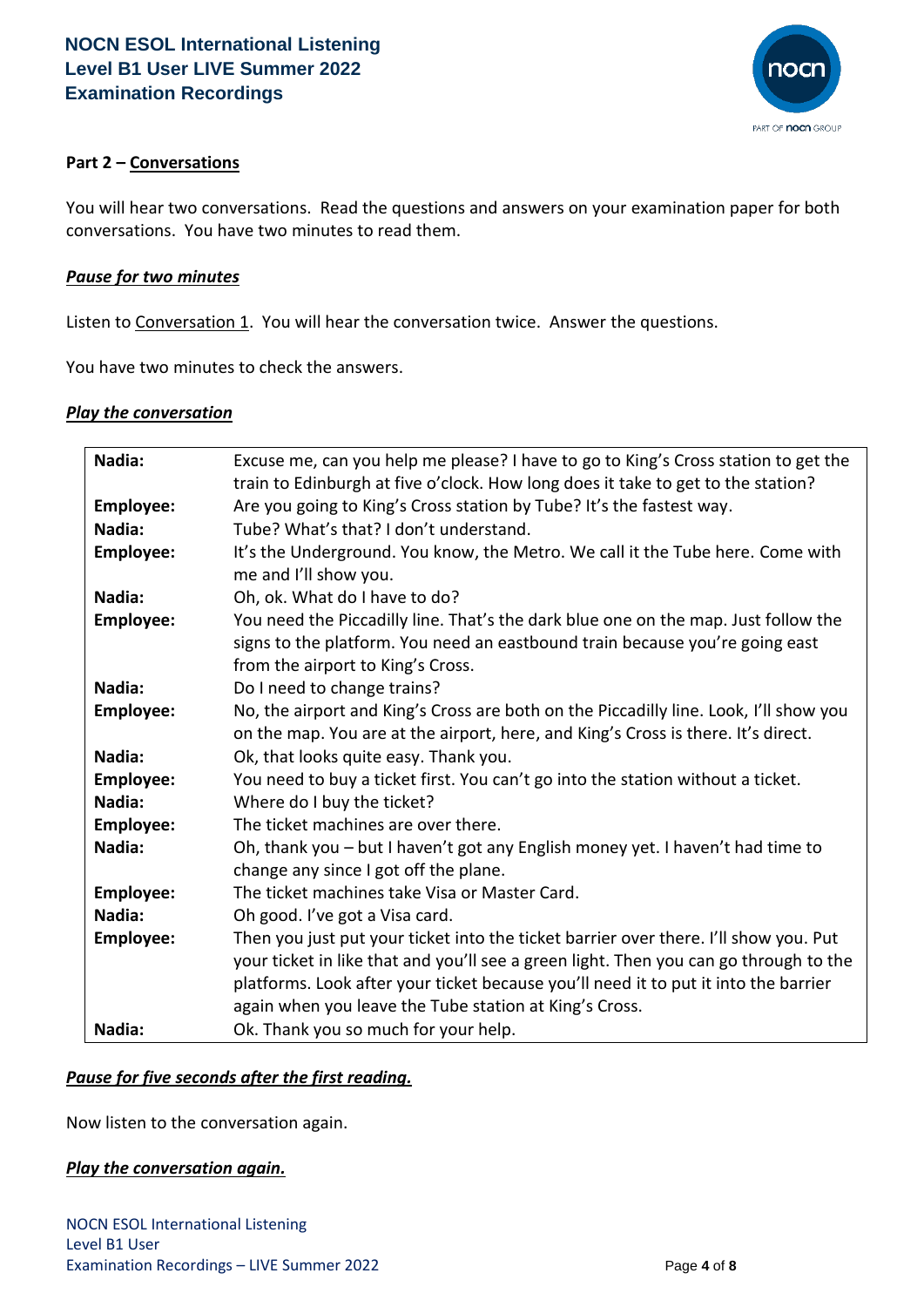# **NOCN ESOL International Listening Level B1 User LIVE Summer 2022 Examination Recordings**



Now check your answers. You have two minutes to check your answers.

### *Pause for two minutes after the second reading.*

#### **Part 2 – Conversations**

Listen to Conversation 2. You will hear the conversation twice. Answer the questions.

You have two minutes to check the answers.

#### *Play the conversation*

|       | Receptionist: Good evening. This is Perfect Pizza Parlour. Can I take your order?                          |
|-------|------------------------------------------------------------------------------------------------------------|
| Nick: | Yes. I'd like a large pepperoni pizza with mushrooms and tomatoes.                                         |
|       | Receptionist: Certainly. Would you like anything else with that?                                           |
| Nick: | Er, actually, I've changed my mind. Can I make that a half-and-half pizza?                                 |
|       | Receptionist: Sure, no problem. What would you like on each half?                                          |
| Nick: | What pizza toppings do you have?                                                                           |
|       | Receptionist: Well, we have pepperoni, salami, ham, seafood, mushrooms, onions, tomatoes,                  |
|       | pineapple, black olives, green peppers. Whatever you like, really.                                         |
| Nick: | I'll have pepperoni and mushrooms on one half and tomatoes and ham on the other half.                      |
|       | Oh, and could I have extra cheese on the pizza?                                                            |
|       | Receptionist: Yes, of course. No problem. Would you like any garlic bread or a drink with your order?      |
|       | We have a Friday night special this evening so if you order any large pizza and a drink,                   |
|       | we'll give you a free order of garlic bread and a £5 coupon off your next order with us.                   |
| Nick: | That sounds good. What drinks do you have?                                                                 |
|       | Receptionist: We have coca cola, lemonade, apple juice, orange juice and bottled water.                    |
| Nick: | I would like the orange juice please.                                                                      |
|       | Receptionist: Ok. The total for your order comes to £15.50. Could I have your name please?                 |
| Nick: | Yes, it's Nick Thompson.                                                                                   |
|       | Receptionist: Sorry, I didn't hear that. Could you spell your surname please?                              |
| Nick: | Yes, it's Thompson. T-H-O-M-P-S-O-N.                                                                       |
|       | Receptionist: Thank you, Mr Thompson. What's your full address and phone number, please?                   |
| Nick: | It's 75 Smith Street, Greendale, GR2 4NS and the phone number is 0754311920.                               |
|       | Receptionist: Did you say 65 Smith Street?                                                                 |
| Nick: | No, it's number 75 and the postcode is GR2 4NS.                                                            |
|       | Receptionist: Ok, thank you, I've got that now. Thanks for your order. It should arrive at your door in 30 |
|       | minutes or less. Please pay the delivery person when you receive the order. You can pay                    |
|       | by card or cash.                                                                                           |
| Nick: | Great, thanks. Goodbye.                                                                                    |
|       |                                                                                                            |

#### *Pause for five seconds after the first reading.*

Now listen to the conversation again.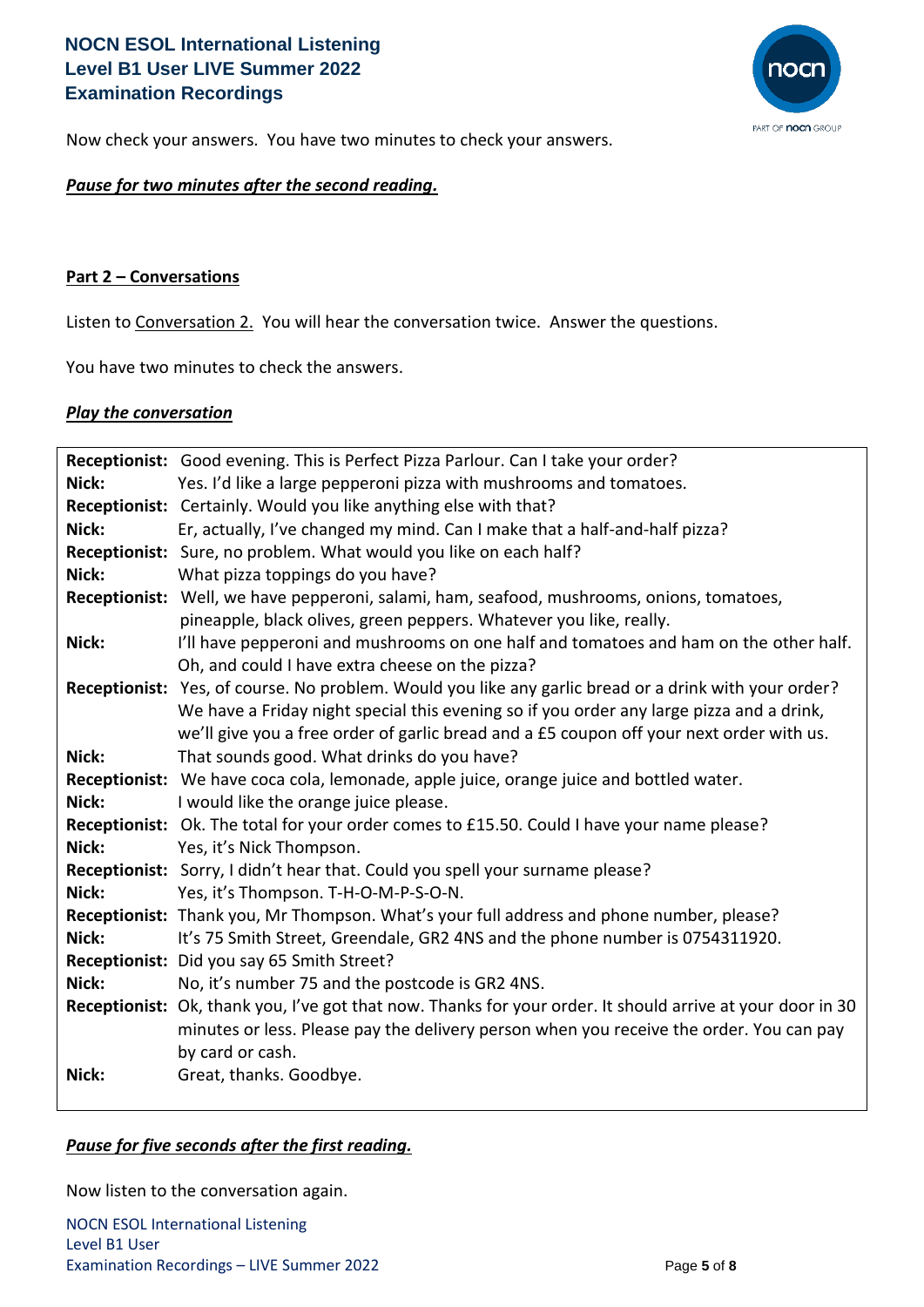

### *Play the conversation again.*

Now check your answers. You have two minutes to check your answers.

#### *Pause for two minutes after the second reading.*

#### **Part 3 – Broadcasts**

You will hear two broadcasts. Read the questions and answers on your examination paper for both

broadcasts. You have two minutes to read them.

#### *Pause for two minutes*

Listen to **Broadcast 1.** You will hear the broadcast twice. Answer the questions.

You have two minutes to check the answers.

#### *Play the broadcast*

Welcome to our cookery programme. Today, we are going to make delicious Roman burgers. Did you know that the Romans liked to eat lying down? They would lie on cushions around a low table to eat their meals. We don't think you should do that but you might like to try making the burgers.

There are many Roman dishes that we still find delicious today and the way we make them hasn't changed much over the centuries. For this recipe, we have used a very useful guide to what the Romans ate. It's a famous Roman cookbook called "Apicus," full of tasty recipes.

In this book there is a recipe called "Iscia Omentata" in Latin, which looks a lot like a modern burger. The recipe uses minced pork which was a popular meat in Roman times. It is flavoured with spices and a salty sauce.

Look at the list of ingredients on our web page. When you are ready, this is what you have to do: Mix the spices and the salty sauce into the minced pork. Shape the mixture into burgers. There should be enough for four people. Fry the burgers gently for five minutes on each side and serve them in a bread bun with ketchup or mustard.

#### *Pause for five seconds after the first reading.*

Now listen to the broadcast again.

#### *Play the broadcast again.*

Now check your answers. You have two minutes to check your answers.

#### *Pause for two minutes after the second reading.*

NOCN ESOL International Listening Level B1 User Examination Recordings – LIVE Summer 2022 Page **6** of **8**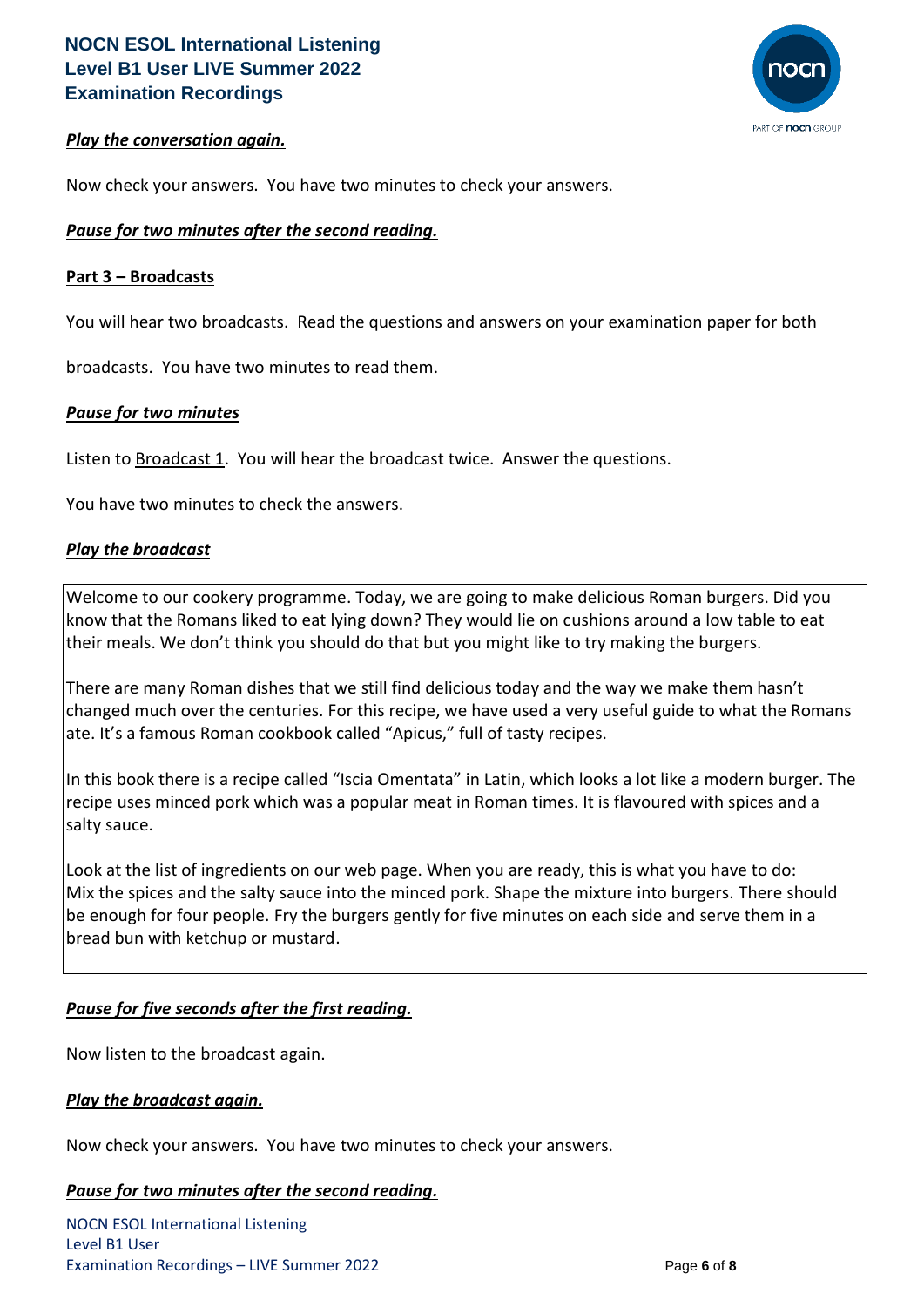# **NOCN ESOL International Listening Level B1 User LIVE Summer 2022 Examination Recordings**



# **Part 3 – Broadcast 2**

Listen to Broadcast 2. You will hear the broadcast twice. Answer the questions.

You have two minutes to check the answers.

# *Play the broadcast*

Hi, this is a message for Caroline Costa from Laura Brown of the Greendale Volunteer Committee to let you know about our charity walk this year. You said you were interested in taking part so I would like to give you all the details.

Our charity walk will take place on Sunday the 5<sup>th</sup> September, starting at 10 o'clock in the morning. We will donate all the money we raise to the Children's Air Ambulance. I am sure you will agree that this is a good cause.

The Children's Air Ambulance is based at Greendale Airport and all the money we raise from the walk will be used to buy equipment for the staff and patients.

You probably know that all the organisers of the charity walk are volunteers. We do not take any money for any work that we do  $-$  we all give our time and work for free.

So Caroline, if you could help us, please contact me for a registration form on 07664321009. If you prefer, you can register online by visiting our website at www.GVC.org

Remember, by taking part in the walk you could save a child's life.

Thank you very much for your time. I do hope to see you at the event on the 5<sup>th</sup> September.

# *Pause for five seconds after the first reading.*

Now listen to the broadcast again.

# *Play the broadcast again.*

Now check your answers. You have two minutes to check your answers.

#### *Pause for two minutes after the second reading.*

That is the end of the Listening examination. Please check your mark sheet is completed correctly. Put your pens down.

# **End of Examination**